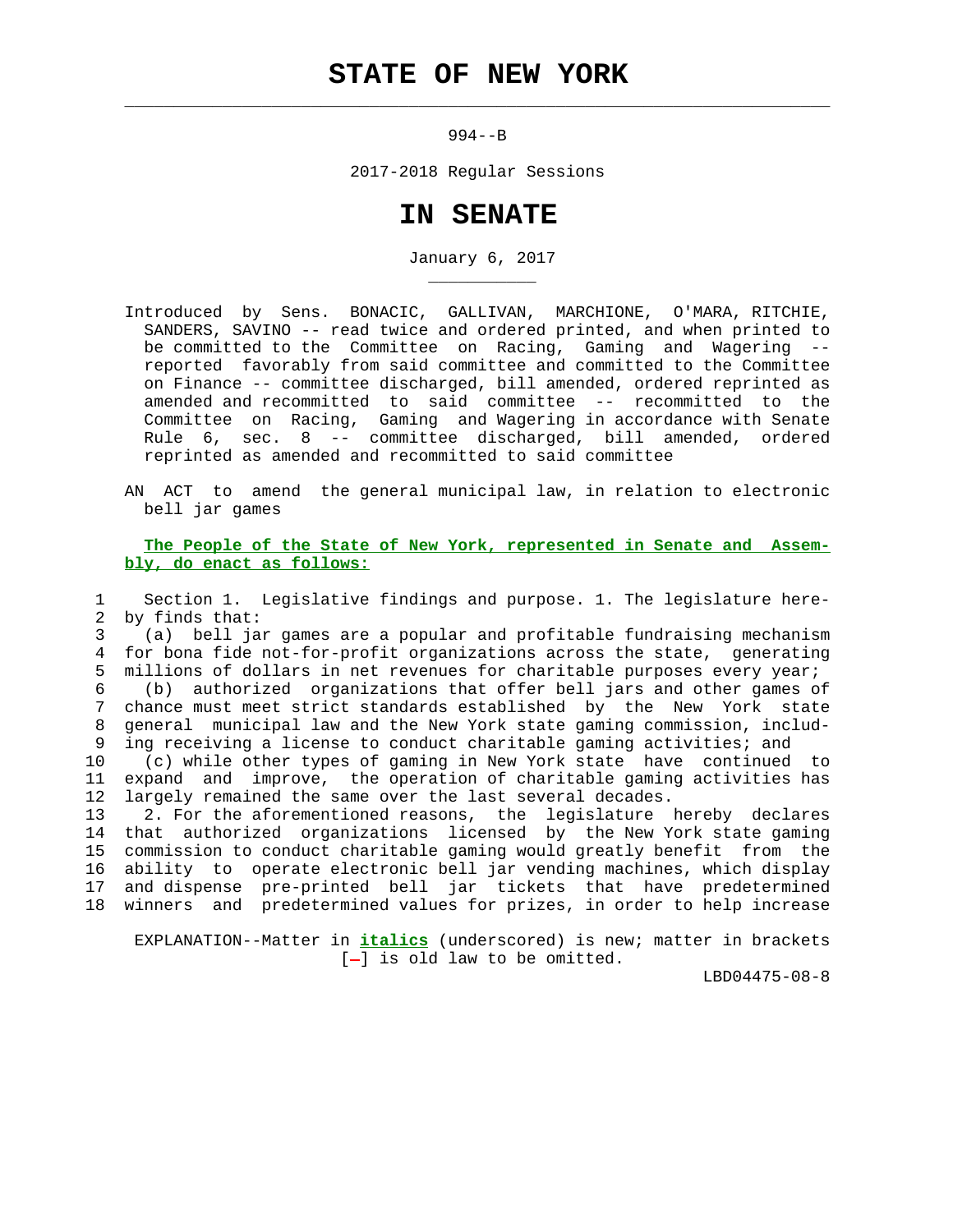1 charitable gaming profits across the state and attract more members to 2 join such organizations. 3 § 2. Subdivision 3-a of section 186 of the general municipal law, as 4 amended by chapter 531 of the laws of 2011, is amended to read as 5 follows: 6 3-a. "Bell jars" shall mean and include those games in which a partic- 7 ipant shall draw a card from a jar, vending machine, **including an elec-** 8 **tronic bell jar vending machine,** or other suitable device or container which contains numbers, colors or symbols that are covered and which, 10 when uncovered, may reveal that a prize shall be awarded on the basis of 11 a designated winning number, color or symbol or combination of numbers, 12 colors or symbols. Bell jars shall also include seal cards, coin boards, 13 event games, and merchandise boards. **An electronic bell jar vending** 14 **machine shall use electronic features to display and dispense pre-print-** 15 **ed bell jar tickets, including audio and video features to display** 16 **information about a ticket being dispensed, provided that such features** 17 **do not affect the outcome of the game.** 18 § 3. Subdivision 9 of section 188-a of the general municipal law, as 19 added by chapter 960 of the laws of 1976, is amended to read as follows: 20 9. **(a)** The [**board**] **commission** shall have the power to approve and 21 establish a standard set of games of chance equipment and shall by its 22 rules and regulations prescribe the manner in which such equipment is to 23 be reproduced and distributed to licensed authorized organizations. The 24 sale or distribution to a licensed authorized organization of any equip- 25 ment other than that contained in the standard set of games of chance 26 equipment shall constitute a violation of this section. 27 **(b) After the effective date of the chapter of the laws of two thou-** 28 **sand eighteen that amended this subdivision, no electronic bell jar** 29 **vending machine shall be sold, leased, distributed, installed, or oper-** 30 **ated by any manufacturer, distributor, or charitable organization until** 31 **such machine has been approved by the commission. No electronic bell** 32 **jar vending machine shall be approved by the commission unless the oper-** 33 **ation of the game demonstrates that there is a finite probability basis** 34 **of having a predetermined quantity of chances among which there is a** 35 **predetermined quantity of winners that pay a fixed and predetermined** 36 **value of prizes, regardless of the symbols that are used or how those** 37 **symbols are displayed on pre-printed bell jar tickets.** 38 § 4. Subdivision 3 of section 189 of the general municipal law, as 39 amended by chapter 337 of the laws of 1998, is amended to read as 40 follows: 41 3. No authorized organization licensed under the provisions of this 42 article shall purchase, lease, or receive any supplies or equipment 43 specifically designed or adapted for use in the conduct of games of 44 chance from other than a supplier licensed by the board or from another 45 authorized organization. Lease terms and conditions shall be subject to 46 rules and regulations promulgated by the board. The provisions of this 47 article shall not be construed to authorize or permit an authorized 48 organization to engage in the business of leasing games of chance, 49 supplies, or equipment. Furthermore, no organization shall purchase bell 50 jar tickets[**,**] or deals of bell jar tickets**, or purchase or lease any** 51 **electronic bell jar vending machine,** from any other person or organiza- 52 tion other than those specifically authorized under sections one hundred 53 ninety-five-n and one hundred ninety-five-o of this article. 54 § 5. The opening paragraph of section 189-a of the general municipal 55 law, as amended by chapter 164 of the laws of 2003, is amended to read 56 as follows: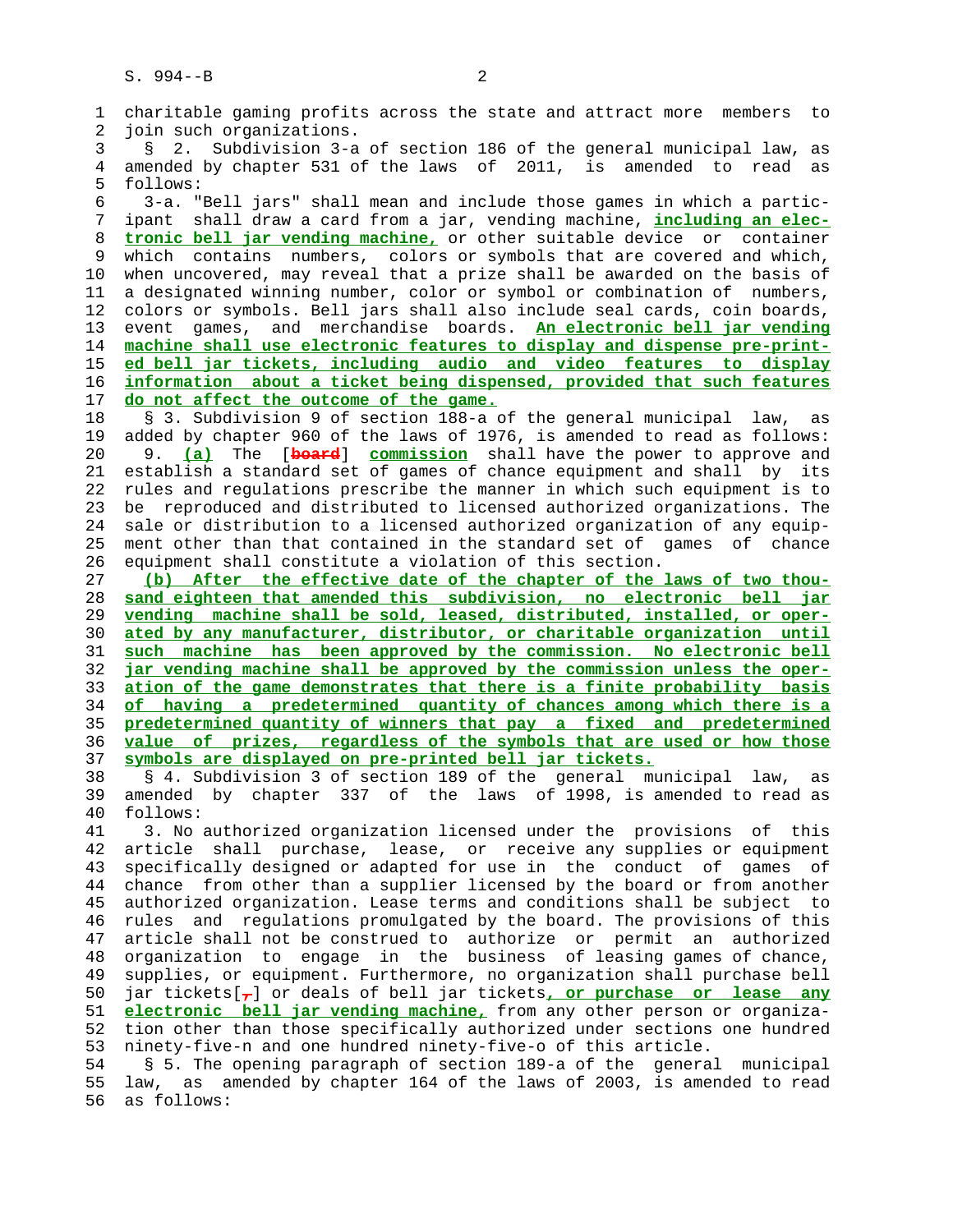1 No person, firm, partnership, corporation or organization, shall sell 2 or distribute supplies or equipment specifically designed or adapted for 3 use in conduct of games of chance without having first obtained a 4 license therefor upon written application made, verified and filed with 5 the [**board**] **commission** in the form prescribed by the rules and regu- 6 lations of the [**board**] **commission**. As a part of its determination 7 concerning the applicant's suitability for licensing as a games of 8 chance supplier, the [**board**] **commission** shall require the applicant to 9 furnish to the [**board**] **commission** two sets of fingerprints. Such fing- 10 erprints shall be submitted to the division of criminal justice services 11 for a state criminal history record check, as defined in subdivision one 12 of section three thousand thirty-five of the education law, and may be 13 submitted to the federal bureau of investigation for a national criminal 14 history record check. Manufacturers of bell jar tickets shall be consid- 15 ered suppliers of such equipment. In each such application for a license 16 under this section shall be stated the name and address of the appli- 17 cant; the names and addresses of its officers, directors, shareholders 18 or partners; the amount of gross receipts realized on the sale and 19 rental of games of chance supplies and equipment to duly licensed 20 authorized organizations during the last preceding calendar or fiscal 21 year, and such other information as shall be prescribed by such rules 22 and regulations. The fee for such license shall be a sum equal to twen- 23 ty-five dollars plus an amount equal to two per centum of the gross 24 sales and rentals, if any, of games of chance equipment and supplies to 25 authorized organizations or authorized games of chance lessors by the 26 applicant during the preceding calendar year, or fiscal year if the 27 applicant maintains his accounts on a fiscal year basis**; provided,** 28 **however, that for manufacturers of electronic bell jar vending machines,** 29 **the fee for such license shall be one thousand dollars**. No license 30 granted pursuant to the provisions of this section shall be effective 31 for a period of more than one year. 32 § 6. Section 195-c of the general municipal law is amended by adding 33 three new subdivisions 3, 4, and 5 to read as follows: 34 **3. Each electronic bell jar vending machine that has been approved by** 35 **the commission pursuant to paragraph (b) of subdivision nine of section** 36 **one hundred eighty-eight-a of this article shall have the ability to:** 37 **(a) read a barcode or similar form of encryption or marking on the** 38 **pre-printed bell jar ticket;** 39 **(b) reveal results and other game information through audio and video** 40 **displays;** 41 **(c) verify if a bell jar ticket is redeemable for a prize;** 42 **(d) electronically aggregate winning prizes for continued play;** 43 **(e) produce a voucher for prize redemption; and** 44 **(f) track the sales of tickets and report such sales to the commis-** 45 **sion.** 46 **4. The following information shall be displayed by each electronic** 47 **bell jar vending machine:** 48 **(a) the total number of tickets in each deal;** 49 **(b) the price of each ticket;** 50 **(c) the number and amount of prizes available or remaining in each** 51 **deal;** 52 **(d) the number and amounts of prizes that have been claimed in each** 53 **deal;** 54 **(e) the number of winners per ticket and its respective winning** 55 **numbers or symbols;**

56 **(f) the name of the game; and**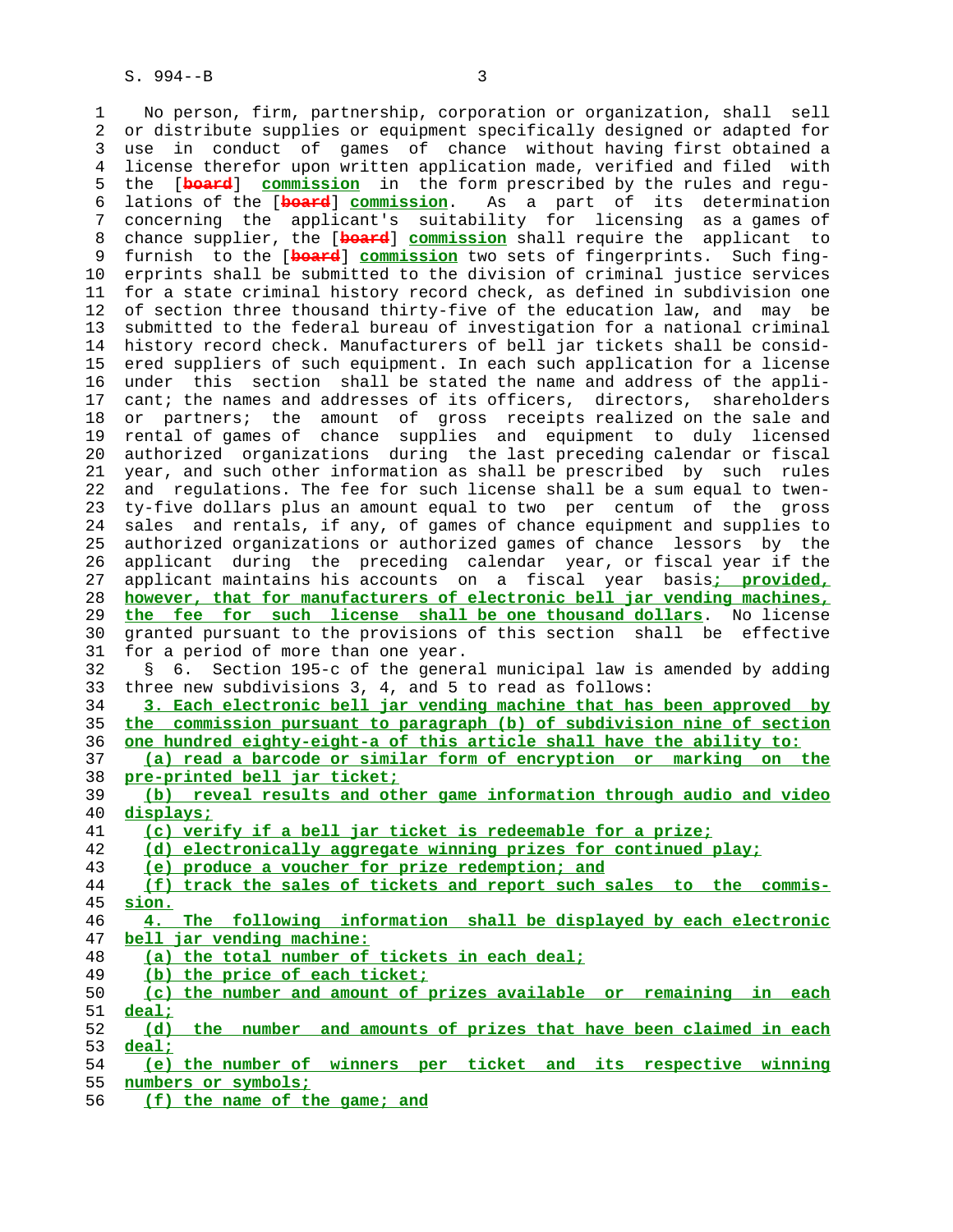S. 994--B 4

| 1  | (g) the name or logo of the manufacturer of the tickets.                   |
|----|----------------------------------------------------------------------------|
| 2  | 5. When a voucher is produced by an electronic bell jar vending            |
| 3  | machine for prize redemption, the following information shall appear<br>on |
| 4  | such voucher:                                                              |
| 5  | (a) the aggregate prize amount payable to the player;                      |
| 6  | (b) the value of any unused tickets;                                       |
| 7  | (c) the device number or other identification method for the vending       |
| 8  | machine that produced such voucher;                                        |
| 9  | (d) the date and time that such voucher was printed;                       |
| 10 | (e) the sequential number of such voucher;                                 |
| 11 | (f) a barcode or similar form of encryption that may be used to vali-      |
| 12 | date the prize amount payable to the player; and                           |
| 13 | (g) the period of time during which unused tickets or prize amounts        |
| 14 | must be claimed.                                                           |
| 15 | § 7. Subdivisions 1 and 4 of section 195-n of the general municipal        |
| 16 | law, as amended by chapter 637 of the laws of 1999, are amended to read    |
| 17 | as follows:                                                                |
| 18 | 1. Distribution; manufacturers. For business conducted in this state,      |
| 19 | manufacturers licensed by the [beard] commission to sell bell jar tick-    |
| 20 | ets or electric bell jar vending machines shall sell only such tickets     |
| 21 | or vending machines to distributors licensed by the [beard] commission.    |
| 22 | Manufacturers of bell jar tickets, seal cards, merchandise boards, and     |
| 23 | coin boards may submit samples, artists' renderings, or color photoco-     |
| 24 | pies of proposed bell jar tickets, seal cards, merchandise boards, coin    |
| 25 | boards, payout cards, and flares for review and approval by the [board]    |
| 26 | commission. Within thirty days of receipt of such sample or rendering,     |
| 27 | the [board] commission shall approve or deny such bell jar tickets.        |
| 28 | Following approval of a rendering of a bell jar ticket, seal card,         |
| 29 | merchandise board, or coin board by the [board] commission, the manufac-   |
| 30 | turer shall submit to the [board] commission a sample of the printed       |
| 31 | bell jar ticket, seal card, merchandise board, coin board, payout card,    |
| 32 | for such game. Such sample shall be submitted prior to the<br>flare<br>and |
| 33 | sale of the game to any licensed distributor for resale in this<br>state.  |
| 34 | For coin boards and merchandise boards, nothing herein shall require the   |
| 35 | submittal of actual coins or merchandise as part of the approval proc-     |
| 36 | ess. Any licensed manufacturer who willfully violates the provisions of    |
| 37 | this                                                                       |
| 38 | section shall: (a) upon such first offense, have their license             |
| 39 | suspended for a period of thirty days; (b) upon such second offense,       |
|    | participate in a hearing to be conducted by the [beard] commission, and    |
| 40 | surrender their license for such period as recommended by the [beard]      |
| 41 | commission; and (c) upon such third or subsequent offense, have their      |
| 42 | license suspended for a period of one year and shall be guilty of a        |
| 43 | class E felony. Any unlicensed manufacturer who violates the provisions    |
| 44 | of this section shall be guilty of a class E felony.                       |
| 45 | 4. Reports of sales. A manufacturer who sells bell<br>jar tickets<br>for   |
| 46 | in this state shall file with the [beard] commission, on a form<br>resale  |
| 47 | prescribed by the [beard] commission a report of all bell<br>jar tickets   |
| 48 | sold to distributors in the state. The report shall be filed quarterly     |
| 49 | on or before the twentieth day of the month succeeding the end of the      |
| 50 | in which the sale was made. The [board] commission may require<br>quarter  |
| 51 | that the report be submitted via magnetic media or<br>electronic data      |
| 52 | transfer. Such report shall also include information regarding any elec-   |
| 53 | tronic bell jar vending machines sold or leased to a distributor           |
| 54 | licensed by the commission.                                                |
| 55 | § 8. Subdivisions 1, 3, 4, and 5 of section 195-o of the general           |

56 municipal law, subdivision 1 as amended by chapter 637 of the laws of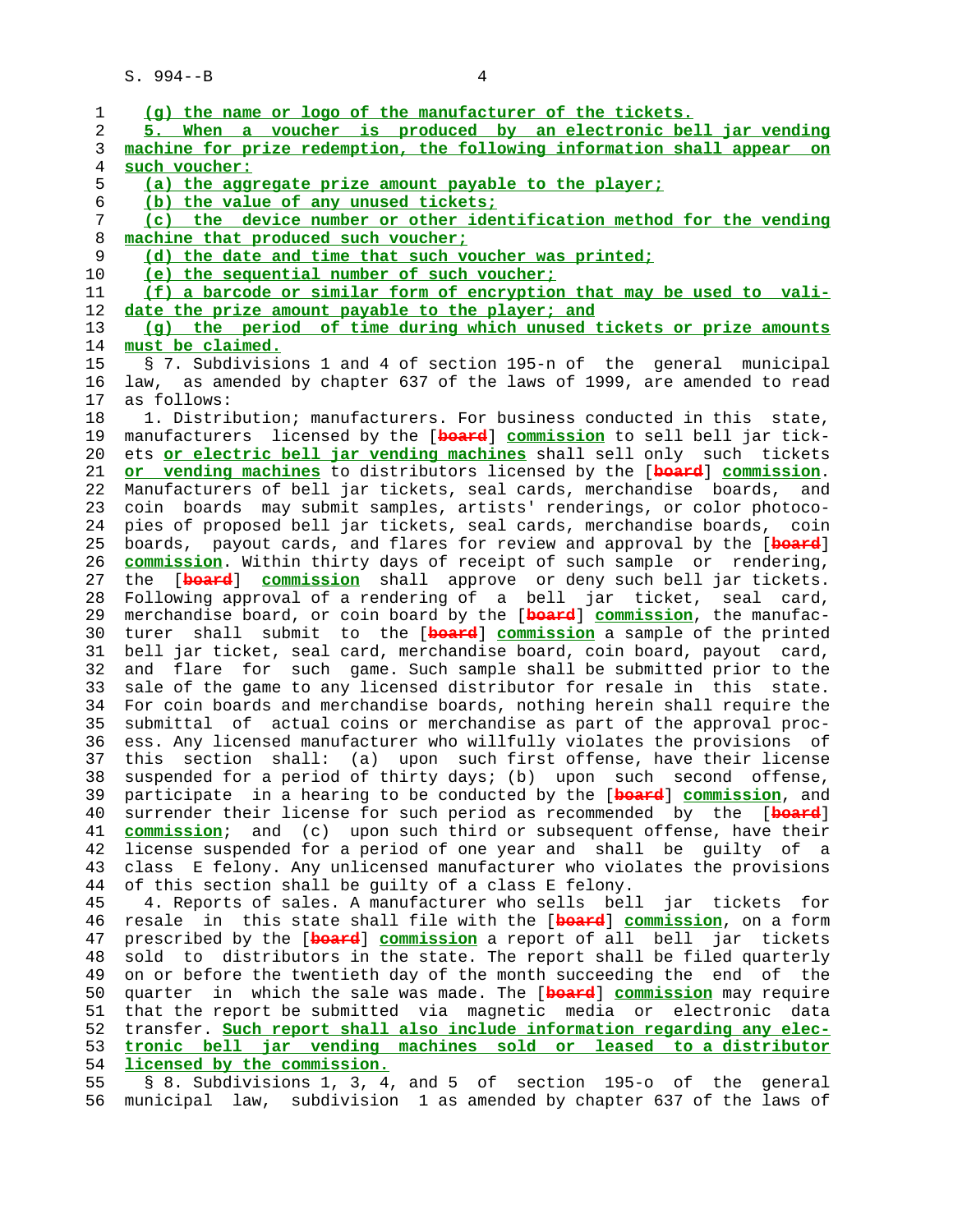1 1999, subdivisions 3 and 4 as added by chapter 309 of the laws of 1996 2 and subdivision 5 as amended by section 16 of part MM of chapter 59 of 3 the laws of 2017, are amended to read as follows: 4 1. Distribution; distributors. Any distributor licensed in accordance 5 with section one hundred eighty-nine-a of this article to distribute 6 bell jar tickets **or electronic bell jar vending machines** shall purchase 7 [**bell jar**] **such** tickets **and vending machines** only from licensed manufac- 8 turers and may manufacture coin boards and merchandise boards only as<br>9 authorized in subdivision one-a of this section. Licensed distributors 9 authorized in subdivision one-a of this section. Licensed distributors 10 of bell jar tickets **and electronic bell jar vending machines** shall sell 11 such tickets **and vending machines** only to not-for-profit, charitable or 12 religious organizations registered by the [**board**] **commission**. Any 13 licensed distributor who willfully violates the provisions of this 14 section shall: (a) upon such first offense, have their license suspended 15 for a period of thirty days; (b) upon such second offense, participate 16 in a hearing to be conducted by the [**board**] **commission**, and surrender 17 their license for such period as recommended by the [**board**] **commission**; 18 and (c) upon such third or subsequent offense, have their license 19 suspended for a period of one year and shall be guilty of a class E 20 felony. Any unlicensed distributor who violates this section shall be 21 guilty of a class E felony. 22 3. Sales records. A distributor shall maintain a record of all bell 23 jar tickets that it sells **and all electronic bell jar vending machines** 24 **that it sells or leases**. The record shall include, but need not be 25 limited to: 26 (a) the identity of the manufacturer from whom the distributor 27 purchased the product; 28 (b) the serial number of the product; 29 (c) the name, address, and license or exempt permit number of the 30 organization or person to which the sale was made; 31 (d) the date of the sale; 32 (e) the name of the person who ordered the product; 33 (f) the name of the person who received the product; 34 (g) the type of product; 35 (h) the serial number of the product; 36 (i) the account number identifying the sale from the manufacturer to 37 distributor and the account number identifying the sale from the 38 distributor to the licensed organization; and 39 (j) the name, form number, or other identifying information for each 40 game. 41 4. Invoices. **(a)** A distributor shall supply with each sale of a bell 42 jar product an itemized invoice showing the distributor's name and 43 address, the purchaser's name, address, and license number, the date of 44 the sale, the account number identifying the sale from the manufacturer 45 to distributor and the account number identifying the sale from the 46 distributor to the licensed organization, and the description of the 47 deals, including the form number, the serial number and the ideal gross 48 from every deal of bell jar or similar game. 49 **(b) Within five business days after the sale, lease, or distribution** 50 **of an electronic bell jar vending machine to an authorized organization,** 51 **the distributor shall provide a copy of an invoice to the commission** 52 **which shows:** 53 **(i) the name and address of the authorized organization;** 54 **(ii) the date of sale, lease or distribution;** 55 **(iii) the serial number of each such machine; and**

56 **(iv) any additional information as the commission may require.**